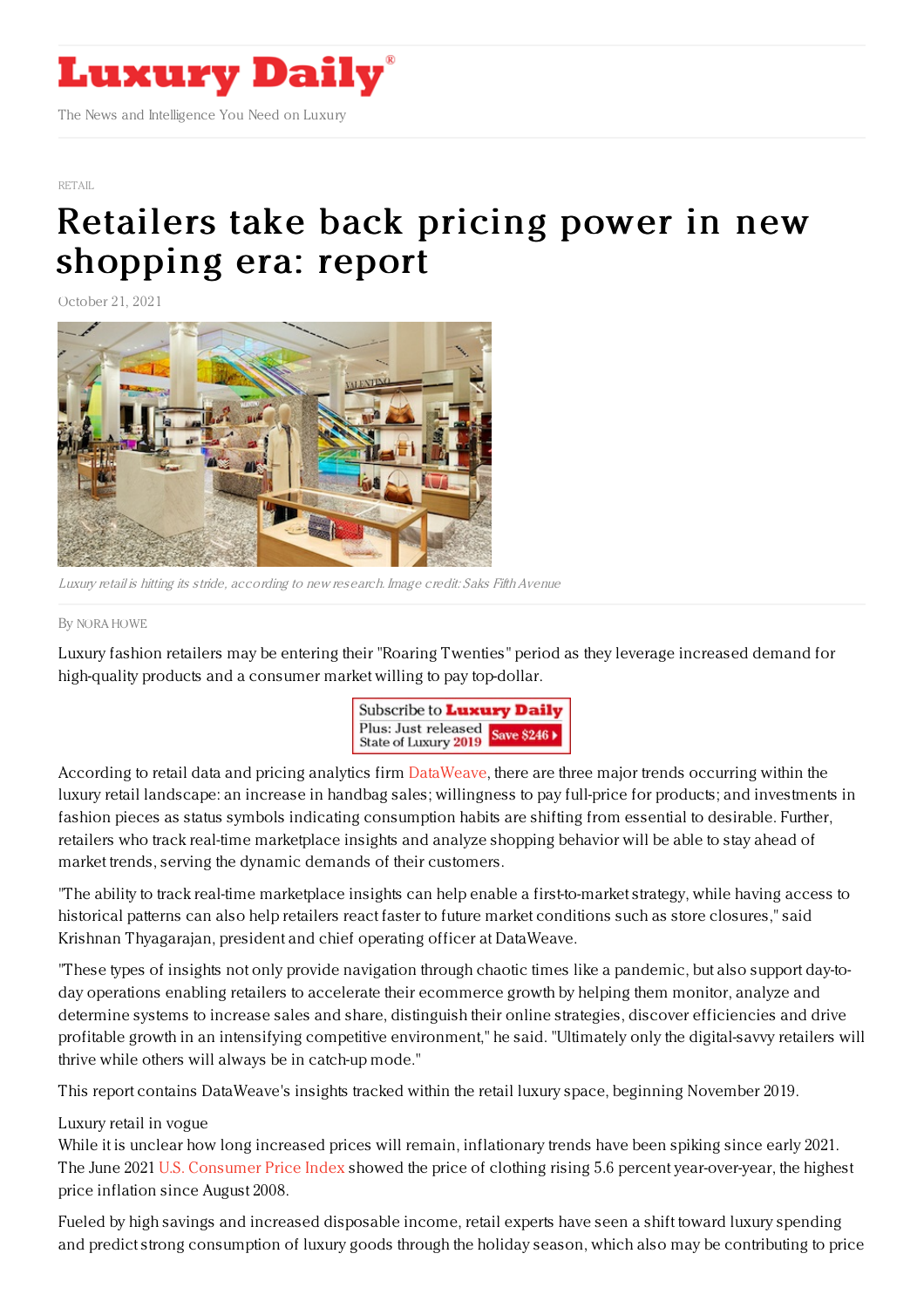increases and product availability.

Additionally, ecommerce accounted for 46 [percent](https://www.digitalcommerce360.com/article/online-apparel-sales-us/) of total U.S. apparel sales in 2020, and luxury was responsible for 29.5 [percent](https://www.statista.com/topics/3481/fashion-e-commerce-in-the-united-states/) of total U.S. fashion sales in 2020.



Online shopping continues to push retailsales forward. Image credit: Farfetch

According to DataWeave, fashion retailers must adjust their digital strategies and invest in data-driven solutions to capitalize on this positive trajectory of luxury fashion.

"All luxury retail, including apparel, must invest heavily in technology to win in the new marketplace," Mr. Thyagarajan said. "Every aspect of the business now lends itself to digitization and it is the underpinning on which agility is built.

"The velocity of everything from new brands, volume of new products, entry of new competitors to product life cycles are accelerating," he said. "This calls for the ability to track and assess successes or failures of product launches, assortments, pricing and promotions, based on quick analysis of data and making course corrections whenever needed."

As supply works to keep up with rising demand, gone are the days of discounts. In fact, consumers are more willing to be placed on waiting lists to pay full price for coveted luxury items.

For instance, there has been a significant decline in promotional activity for Louis Vuitton products on Farfetch.com.

Before the pandemic, nearly 92 percent of Louis Vuitton accessories were discounted on the retailer's site. In 2020 this number fell to 37 percent, and by 2021 not a single Louis Vuitton accessory on Farfetch was discounted.

Assortment quantities are shifting rapidly as well.

From October 2019 to October 2020, there was a lift from 23,195 to 49,870 stock-keeping units (SKUs) in the \$200- \$500 category and 32,122 to 43,401 in the over-\$500 category. From January 2020 to January 2021, there was an even more dramatic lift from 19,169 to 110,643 SKUs.



Younger consumers are influencing brand and retailer inventories. Image courtesy of The Edit LDN

DataWeave suggests brands learn what searches are trending, what consumers are looking to buy, which prices and promotions are landing with the consumer and which are not and what their competitive position is at any point.